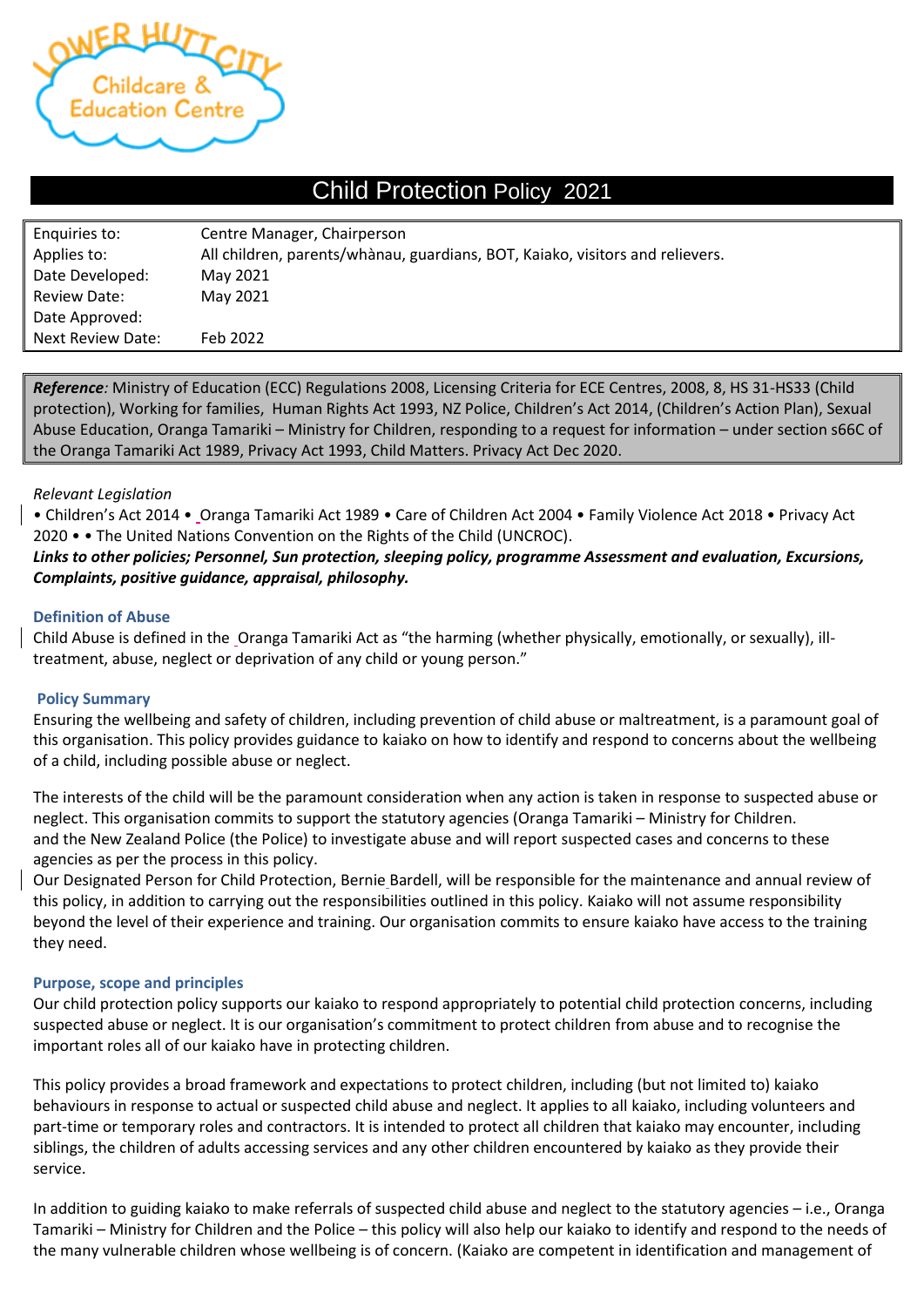actual or potential abuse and/or neglect through the organisation's policy and procedural structures and education programme).

We recognise that in many of these cases, the involvement of statutory agencies would be inappropriate and potentially harmful to families/ whanau. Throughout New Zealand statutory and non-statutory agencies provide a network of mutually supportive services, and it is important for our organisation to work with these to respond to the needs of vulnerable children and families/whanau in a manner proportionate to the level of need and risk.

The rights, welfare and safety of the child/ tamariki, young person/rangatahi are our first and paramount consideration. All kaiako will contribute to the nurturing and protection of children and advocate for them.

Care and protection of children are built on a bicultural partnership in accordance with the Treaty of Waitangi. Māori children/tamariki, young person's/rangatahi are assessed and managed within a culturally safe environment.

All kaiako are to recognise and be sensitive to other cultures.

## **Definitions**

• Child – any child or young person aged under 17 years and who is not married or in a civil union.

• Child protection – activities carried out to ensure that children are safe in cases where there is suspected abuse or neglect or are at risk of abuse or neglect.

• Designated person for child protection – the manager/head teacher or designated person responsible for providing advice and support to kaiako where they have a concern about an individual child or who want advice about child protection policy.

• Disclosure – information given to a kaiako member by a child, parent or caregiver or a third party in relation to abuse or neglect.

• Oranga Tamariki – Ministry for Children – the agency responsible for investigating and responding to suspected abuse and neglect and for providing care and protection to children found to be in need.

• New Zealand Police – the agency responsible for responding to situations where a child is in immediate danger and for working with Child, Youth and Family in child protection work and investigating cases of abuse or neglect where an offence may have occurred.

• Physical abuse – any acts that may result in physical harm of a child or young person. It can be, but is not limited to: bruising, cutting, hitting, beating, biting, burning, and causing abrasions, strangulation, suffocation, and drowning, poisoning and fabricated or induced illness.

• Sexual abuse – any acts that involve forcing or enticing a child to take part in sexual activities, whether or not they are aware of what is happening. Sexual abuse can be, but is not limited to:

- o Contact abuse: touching breasts, genital/anal fondling, masturbation, oral sex, penetrative or non-penetrative contact with the anus or genitals, encouraging the child to perform such acts on the perpetrator or another, involvement of the child in activities for the purposes of pornography or prostitution.
- o Non-contact abuse: exhibitionism, voyeurism, exposure to pornographic or sexual imagery, inappropriate photography or depictions of sexual or suggestive behaviours or comments.

• Emotional abuse – any act or omission that results in adverse or impaired psychological, social, intellectual and emotional functioning or development. This can include:

- o Patterns of isolation, degradation, constant criticism or negative comparison to others. Isolating, corrupting, exploiting or terrorising a child can also be emotional abuse.
- o Exposure to family/whānau or intimate partner violence.

• Neglect – neglect is the most common form of abuse and although the effects may not be as obvious as physical abuse, it is just as serious. Neglect can be:

- o Physical (not providing the necessities of life like a warm place, food and clothing).
- o Emotional (not providing comfort, attention and love).
- $\circ$  Neglectful supervision (leaving children without someone safe looking after them).
- o Medical neglect (not taking care of health needs).
- o Educational neglect (allowing chronic truancy, failure to enrol in education or inattention to education needs).

## **Training**

We are committed to maintaining and increasing kaiako awareness of how to prevent, recognise and respond to abuse through appropriate training. As part of their induction, new kaiako are made aware of the policy on child protection.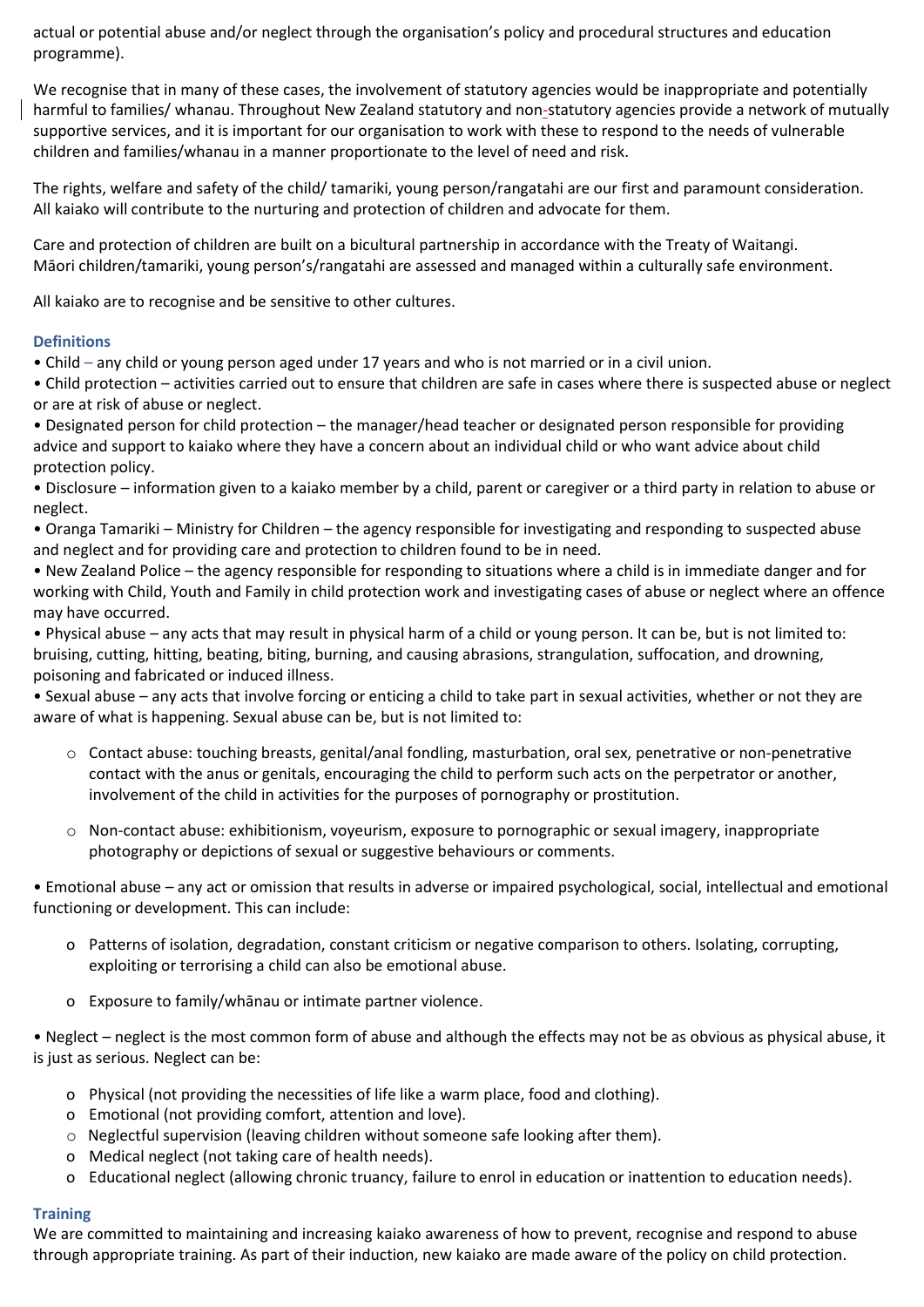Training, resources and/or advice will be available to ensure that all kaiako can carry out their roles in terms of this policy, particularly:

- Understanding child abuse and indicators of child abuse.
- How to reduce the risk of child abuse.
- Understanding and complying with legal obligations in regard to child abuse.
- Working with outside agencies on child abuse issues.
- Planning of environment and supervision to minimise risk.
- Dealing with child/parents/family/whānau.
- Kaiako are advised not babysit privately for centre clients.

#### **Identifying child abuse and neglect**

Our approach to identifying abuse or neglect is guided by the following principles:

• We understand that every situation is different and it is important to consider all available information about the child and their environment before reaching conclusions. For example, behavioural concerns may be the result of life events, such as divorce, accidental injury, the arrival of a new sibling etc.

• We understand when we are concerned a child is showing signs of potential abuse or neglect we should talk to someone, either a colleague, manager/head teacher or the Designated Person for Child Protection – we shouldn't act alone.

• While there are different definitions of abuse, the important thing is for us to consider overall wellbeing and the risk of harm to the child. It is not so important to be able to categorise the type of abuse or neglect.

• It is normal for us to feel uncertain, however, the important thing is that we should be able to recognise when something is wrong, especially if we notice a pattern forming or several signs that make us concerned.

• Exposure to intimate partner violence (IPV) is a form of child abuse. There is a high rate of co-occurrence between IPV and the physical abuse of children.

#### We recognise the signs of potential abuse:

• *Physical signs* (e.g., unexplained injuries, burns, fractures, unusual or excessive itching, genital injuries, sexually transmitted diseases).

- *Developmental delays* (e.g., small for their age, cognitive delays, falling behind in school, poor speech and social skills).
- *Emotional abuse/neglect* (e.g., sleep problems, low self-esteem, obsessive behaviour, inability to cope in social situations, sadness/loneliness and evidence of self-harm).

• *Behavioural concerns* (e.g., age inappropriate sexual interest or play, fear of a certain person or place, eating disorders/substance abuse, disengagement/neediness, aggression).

• The child talking about things that indicate abuse (sometimes called an allegation or disclosure).

We are aware of the signs of potential neglect:

- *Physical signs* (e.g., looking rough and uncared for, dirty, without appropriate clothing, underweight).
- *Developmental delays* (e.g., small for their age, cognitive delays, falling behind in school, poor speech and social skills).
- *Emotional abuse/neglect* (e.g., sleep problems, low self-esteem, obsessive behaviour, inability to cope in social situations, sadness/loneliness and evidence of self-harm).
- *Behavioural concerns* (e.g., disengagement/neediness, eating disorders/substance abuse, aggression).
- *Neglectful supervision* (e.g., out and about unsupervised, left alone, no safe home to return to).
- *Medical neglect* (e.g., persistent nappy rash or skin disorders or other untreated medical issues).

Every situation is different and kaiako will consider all available information about the child and their environment before reaching conclusions. For example, behavioural concerns may be the result of life events, such as divorce, accidental injury, the arrival of a new sibling etc.

This organisation will always act on the recommendations of statutory agencies, including Oranga Tamariki and the Police. We will only inform families/whānau about suspected or actual abuse after we have discussed this with these agencies.

When we respond to suspected child abuse or any concerning behaviour we write down our observations, impressions and communications in a confidential register. This is kept separate from our other records and access will be strictly controlled.

Kaiako involved in cases of suspected child abuse are entitled to have support. We will maintain knowledge of such individuals, agencies and organisations in the community that provide support.

## **Confidentiality and information sharing**

We will seek advice from Oranga Tamariki – Ministry for Children and/or the Police before identifying information about an allegation is shared with anyone, other than the centre manager or designated person. Kaiako should be aware that:

• Under sections 15 and 16 of the Oranga Tamariki Act 1989 any person who believes that a child has been or is likely to be, harmed physically, emotionally or sexually or ill-treated, abused, neglected or deprived may report the matter to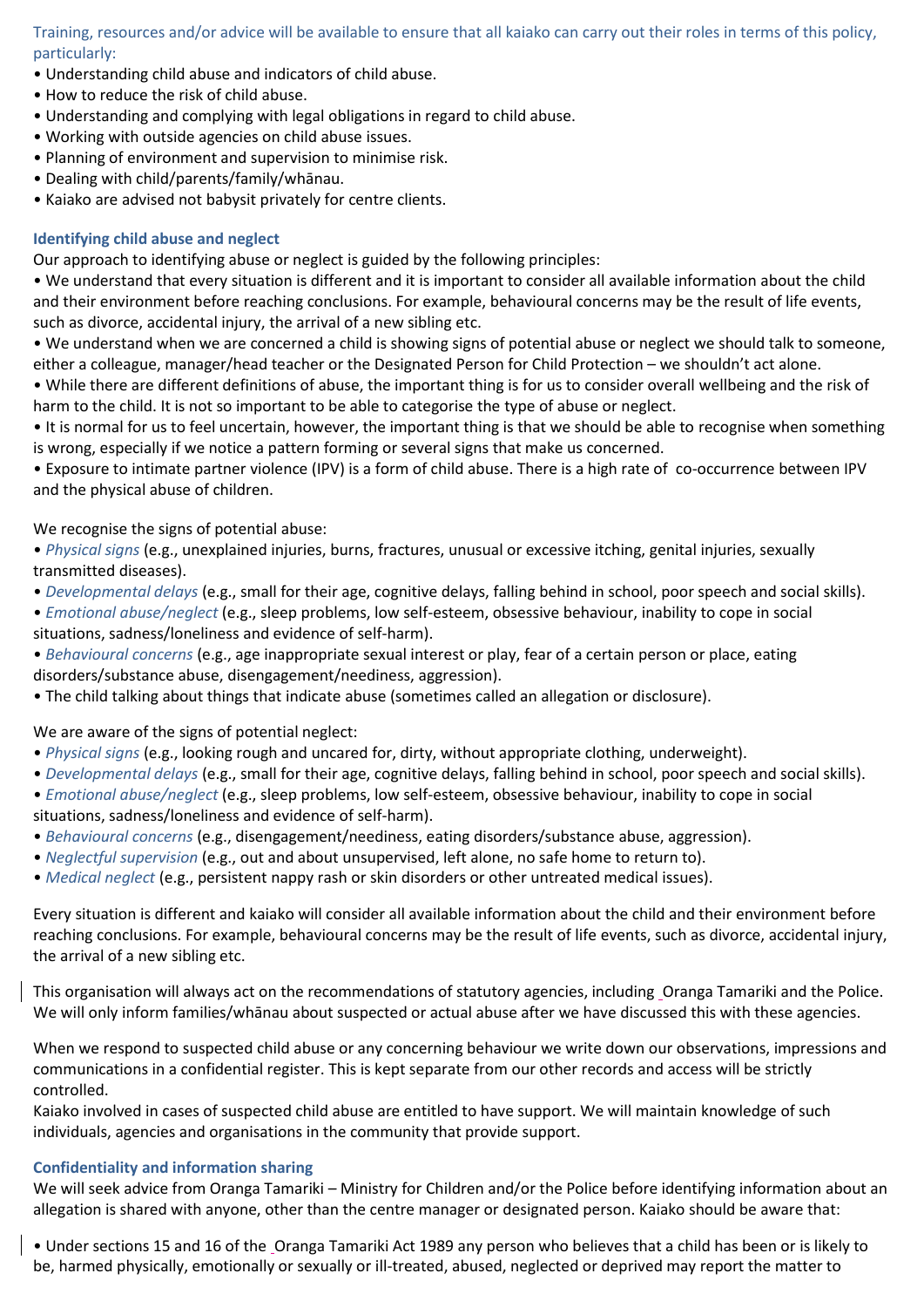Oranga Tamariki – Ministry for Children or the Police and provided the report is made in good faith, no civil, criminal or disciplinary proceedings may be brought against them.

Any Notifications made will also be made to The Ministry of Education.

• When collecting personal information about individuals, it is important to be aware of the requirements of the privacy principles – i.e., the need to collect the information directly from the individual concerned and when doing so to be transparent about: the purposes for collecting the information and how it will be used; who can see the information; where it is held; what is compulsory/voluntary information; and that people have a right to request access to and correction of their information.

• Kaiako may, however, disclose information under the Privacy Act/Health Information Privacy Code where there is good reason to do so – such as where there is a serious risk to individual health and safety (see privacy principle 11/Code rule 11). Disclosure about ill-treatment or neglect of a child/young person may also be made to the Police or Oranga Tamariki – (refer to "responding to a request for information – under section s66C of the Oranga Tamariki Act 1989") and Oranga Tamariki – Ministry for Children under sections 15 of the Oranga Tamariki Act 1989.

#### **Child safe practice guidelines**

To avoid situations where kaiako may be alone with children, all kaiako should examine the opportunities or possible situations where kaiako may be alone with children. Wherever possible an open door policy for all spaces should be used (excludes toilets). Kaiako should be aware of where all children are at all times.

Visitors should be monitored at all times by kaiako and volunteers and outside instructors should be monitored by kaiako. If activities require one to one physical contact (i.e. gymnastics etc.) parents and caregivers should be advised.

Where a child or young person requires assistance, e.g., if they are intellectually or physically disabled, if possible involve the parents/caregivers and outside agencies (in education such as the Ministry of Education's Special Education group) to assist. If this assistance is not available, ensure that the kaiako members are aware of the appropriate procedures when giving assistance. All kaiako are expected to behave in a manner consistent with the Code of Ethics as outlined by the Teaching Council. A relationship between an adult and a child or young person cannot be a relationship between equals. There is a potential for exploitation and harm of vulnerable young people. Adults have a responsibility to ensure that an unequal balance of power is not used for personal advantage or gratification. All kaiako are expected to behave in a manner that maintain appropriate professional boundaries and avoid behaviour which might be misinterpreted by others.

Kaiako should avoid being alone when transporting a child or young person, unless an emergency requires it. Except in an emergency, children and young people are not to be taken from our organisation's premises, or from the programme we provide, without written parental consent.

#### **Responding to a child when the child discloses abuse**

*Listen to the child disclosures by children are often subtle and need to be handled with particular care, including an awareness of the child's cultural identity and how that affects interpretation of their behaviour and language.*

- Listen to the child. (Stay calm and keep voice clam and gentle).
- Reassure the child.

• Ask open-ended prompts – e.g., "What happened next, How come, Tell me what happened, Can you describe that to me? ....... (Don't be too quick to fill silences)

- Thank the child for telling you
- Do Not Panic

*Let the child know that they:*

- Are not in trouble.
- Have done the right thing.
- Follow the policy

If the child is visibly distressed **Provide appropriate reassurance and re-engage in appropriate** activities under supervision until they are able to participate in ordinary activities.

> Do not interview the child (in other words, do not ask questions beyond open prompts).

Do not make promises that can't be kept, e.g., "I will keep you safe now".

If the child is not in immediate danger Re-involve the child in ordinary activities and explain what you are going to do next.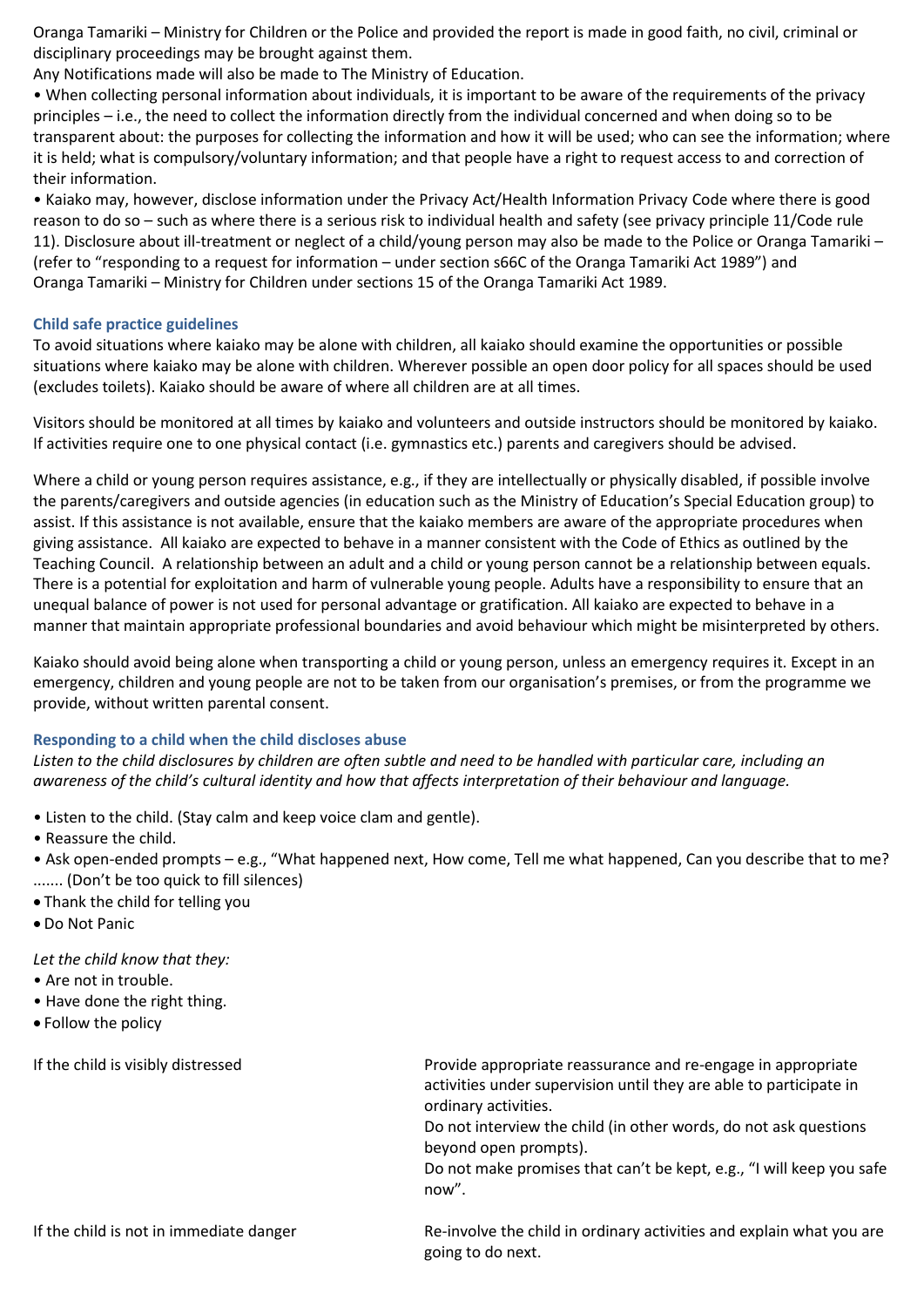#### *If the child is in immediate danger Contact the Police immediately*

As soon as possible formally record the disclosure. Record:

- Word for word, what the child said.
- The date, time, location and the names of any kaiako that may be relevant.

• The factual concerns or observations that have led to the suspicion of abuse or neglect (e.g., any physical, behavioural or developmental concerns).

- The action taken by your organisation.
- Any other information that may be relevant.

Decision-making Discuss any concern with the manager or the designated person for child protection

Notifying authorities Notify The Ministry of Education and Oranga Tamariki – Ministry for Children promptly if there is a belief that a child has been, or is likely to be abused,

> *Phone: 0508 Family (0508 326 459)* email: [contact@mvcot.govt.nz](mailto:contact@mvcot.govt.nz)

Chart to follow for guidance!

## **Abuse suspected or disclosed**

Is an immediate response required to ensure the child's safety? (If unsure, consult immediately)

#### **NO**

Consult designated Person for Child Protection (Centre Manager) **YES**









Report of Concern made to Oranga Tamariki Record actions taken Inform Ministry of Education 463 8699.

Ensure the immediate safety of the child and contact Police 111 or Oranga Tamariki immediately on Phone: 0508 326 459

Decision whether to notify Oranga Tamariki **Inform the Designated Person for Child Protection** Inform Ministry of Education 463 8699



Record actions taken *(This includes - Full information about the child, all concerns, discussions, professional involved, actions taken)* Record word for word,

\*What the child said;

\* The date, time, location and the names of any kaiako that may be relevant;

\*The factual concerns or observations that have led to the suspicion of abuse or neglect (e.g. any physical, behavioural or developmental concerns ;)

\*The action taken by Lower Hutt City Education and Childcare Centre

\* Any other information that may be relevant.

## **Disclosure/allegation of child abuse by a kaiako member and or Manager**

This section outlines the procedures to follow should an allegation of inappropriate behaviour towards a child be made against a member of kaiako. It is important to recognise that all disclosures of abuse of a child must be taken seriously, reported and investigated appropriately, with the safety of child being of the highest concern.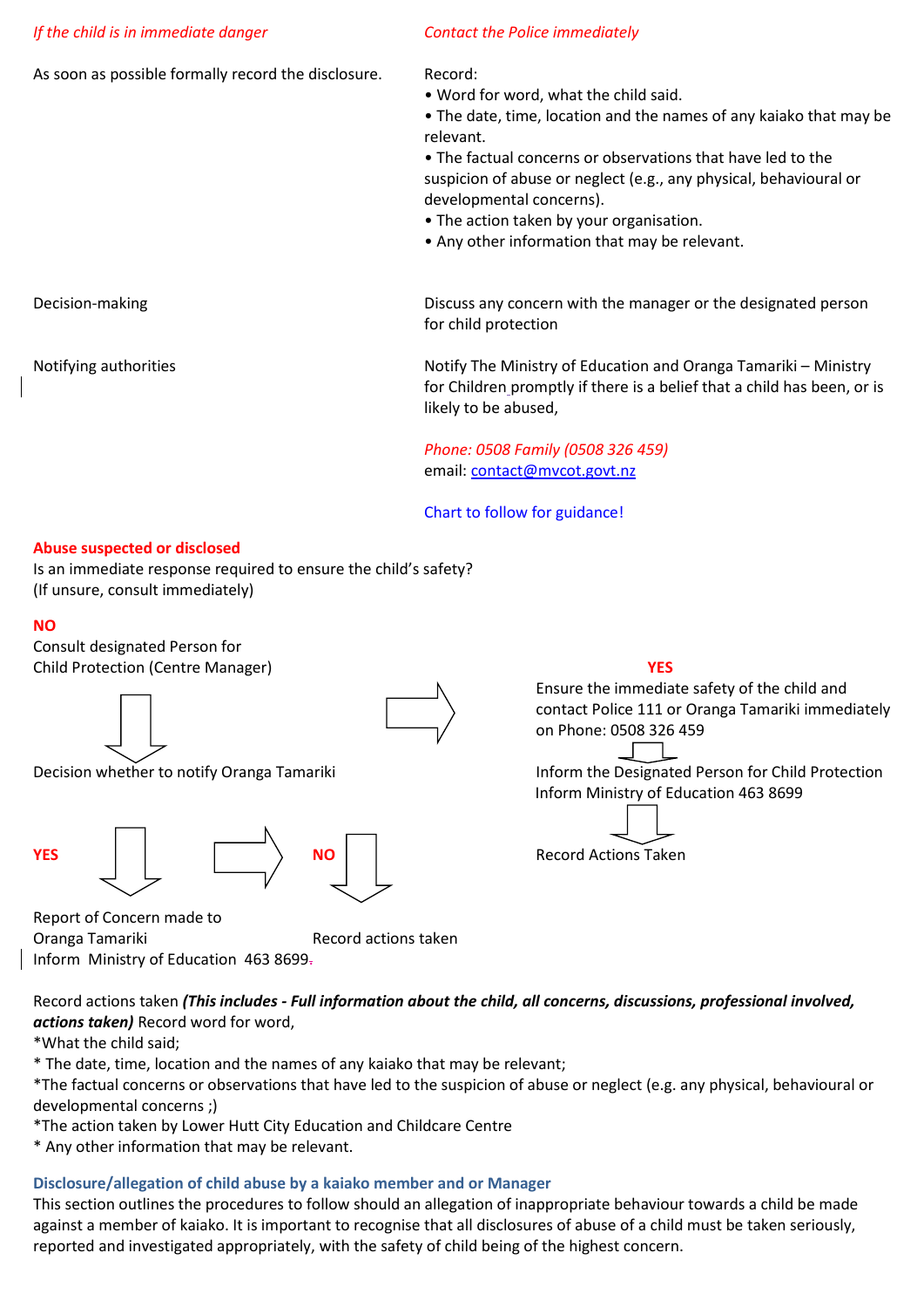Allegations, suspicions or complaints of abuse against kaiako, volunteers or representatives of other agencies must be taken seriously and reported to the Manager who will deal with them immediately, sensitively and expediently within the procedures outlined in this policy.

It is *NOT* the responsibility of kaiako to investigate allegations of child abuse.

If the Police decide to undertake a criminal investigation then the member of kaiako may be suspended, without prejudice, as a precautionary measure. It is important that no internal investigation is undertaken, and no evidence gathered that might prejudice the criminal investigation.

#### **Procedure to follow** *(Reference: Child matters)*

• Two people should be designated to deal with the allegation – one responds to employment aspects and another to the child protection concern. (Designated person, centre manager, and or Chairperson).

- The Manager is to ensure the Board of Trustees is to be notified. (Follow EduCANZ requirements).
- Record all comments and allegations.

Management to consult with Oranga Tamariki – Ministry for Children or the Police.

It is advisable at this time to notify the Ministry of Education

- Safety of child must be assured even if it means the temporary removal of kaiako member.
- Although there should be a fair investigation, no attempt should be made to collude with the member of kaiako.
- Management to refer to the relevant employment contract.

Oranga Tamariki – Ministry for Children or management to advise employee and seek a response (depending on outcomes of discussions with statutory agencies.)

- Employee will be advised of their right to seek support/advice from union or other appropriate representatives.
- Management to contemplate removal of employee from the programme environment, subject to the employment contract.
- Management to maintain close liaison with Oranga Tamariki Ministry for Children or the Police.

If an allegation is made against the manager – the same process is to be followed; however the Chairperson becomes the designated contact person.

To ensure the child is kept safe, management may take steps to remove the kaiako member against whom an allegation has been made from the environment, subject to the requirements of the applicable individual or collective employment agreement and relevant employment law, including the Human Resources disciplinary procedures.

Management will consult with Oranga Tamariki – Ministry for Children and/or the Police before taking any further action. A this point update the Ministry of Education

We commit not to use 'settlement agreements', where these are contrary to a culture of child protection. Some settlement agreements allow a member of kaiako to agree to resign provided that no disciplinary action is taken, and a future reference is agreed. Where the conduct at issue concerned the safety or wellbeing of a child, use of such agreements is contrary to a culture of child protection.

#### **Teaching Council** *(Reference: Child matters)*

A compliant or allegation against a member of kaiako may require a report to Teaching Council of Aotearoa New Zealand. (EduCANZ). Physical, sexual, or psychological abuse is reportable whether it occurs as

- A single act; or
- A number of acts forming part of a pattern of behaviour, even if some or all of those acts, viewed in isolation, would be minor or trivial.

#### **Designated Person for Child Protection – (Roles and responsibilities)**

- Usually the Centre Manager
- Has a deeper level of training, and understanding of child abuse
- Source of support, advice and expertise within the organisation when deciding what action to take
- Keeps appropriate records of concerns
- Refers to the relevant investigating agencies
- Regularly reviews and updates the child protection policy

#### **Recruitment and employment (safety checking)**

Our recruitment policy reflects a commitment to child protection by including comprehensive screening procedures. Safety checks will be carried out, as required by the Vulnerable Children Act 2014.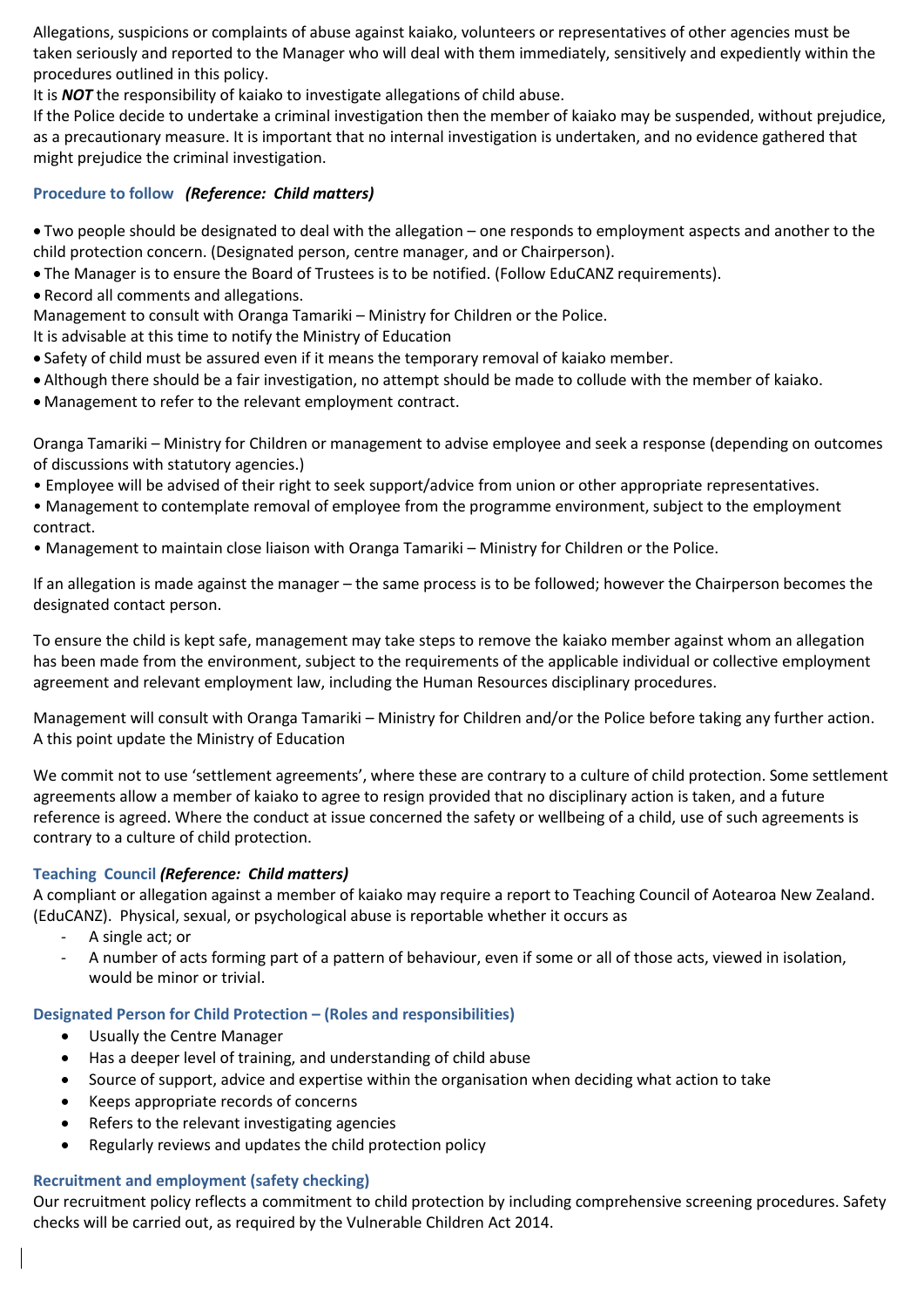Recording and notifying Oranga Tamariki – Ministry for Children of suspected child abuse or neglect and the process to follow.

Record of in Incident or Allegation form located in policy folder.

 $\overline{\phantom{a}}$ 

| Board of Trustees consulted | Yes/No      | Kaiako consulted | Yes/No |
|-----------------------------|-------------|------------------|--------|
| Parents consulted           | Yes/No      |                  |        |
| Approved by                 | Designation | Date             |        |